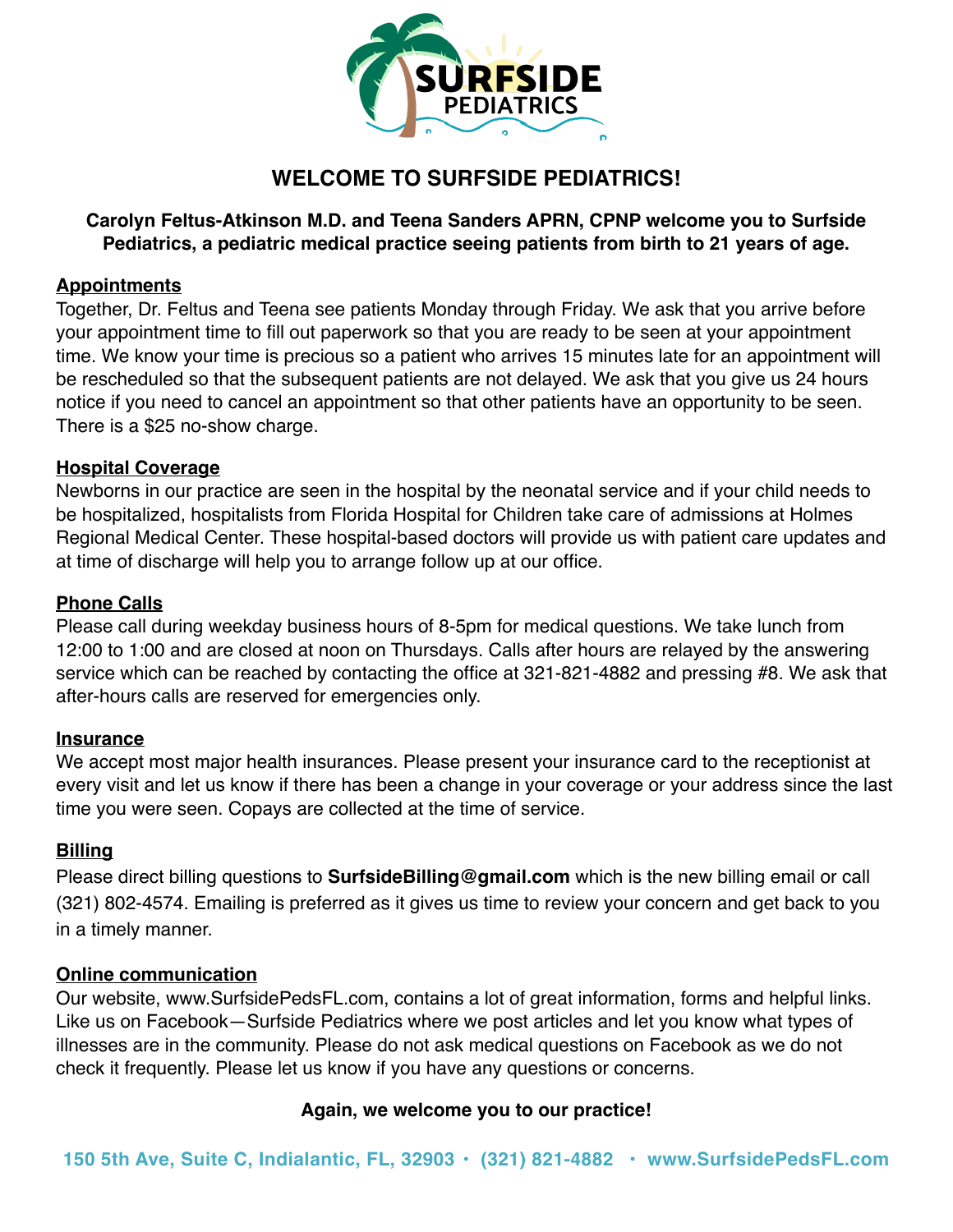

## **CONSENT TO RELEASE MEDICAL RECORDS**

|              | DOB: _______________                                                                                                                                              |
|--------------|-------------------------------------------------------------------------------------------------------------------------------------------------------------------|
|              |                                                                                                                                                                   |
|              | I give permission for my (my child's) medical records to be released TO:                                                                                          |
|              |                                                                                                                                                                   |
|              |                                                                                                                                                                   |
|              | Office Phone Number: _______________________________Office Fax Number: _____________________________                                                              |
| <b>FROM:</b> |                                                                                                                                                                   |
|              | <b>SURFSIDE PEDIATRICS</b>                                                                                                                                        |
|              | 150 5th Avenue, Suite C                                                                                                                                           |
|              | Indialantic, Florida, 32903                                                                                                                                       |
|              | Phone: (321) 821-4882 Fax: (321) 312-4598                                                                                                                         |
|              | These medical records are required for the continuing treatment of this patient and are used in<br>accordance with this facilities established privacy practices. |

### **This disclosure should include:**

☐ **ALL medical records** ☐ **SPECIFIC medical records (Please specify what medical records)** 

**I understand that this authorization is voluntary, and that I may revoke this authorization in writing at any time. I also understand that this signed consent will be valid for one year from the date indicated below.** 

**\_\_\_\_\_\_\_\_\_\_\_\_\_\_\_\_\_\_\_\_\_\_\_\_\_\_\_\_\_\_\_\_\_\_\_\_\_\_\_\_\_\_\_\_\_\_\_\_\_\_\_\_\_\_\_\_\_\_\_\_\_\_\_\_\_\_\_\_\_\_\_\_\_\_\_\_\_\_\_\_**

**\_\_\_\_\_\_\_\_\_\_\_\_\_\_\_\_\_\_\_\_\_\_\_\_\_\_\_\_\_\_\_\_\_\_\_\_\_\_\_\_\_\_\_\_\_\_\_\_\_\_\_\_\_\_\_\_\_\_\_\_\_\_\_\_\_\_\_\_\_\_\_\_\_\_\_\_\_\_\_\_**

| Signed:            | Date: |  |
|--------------------|-------|--|
|                    |       |  |
| <b>Print Name:</b> |       |  |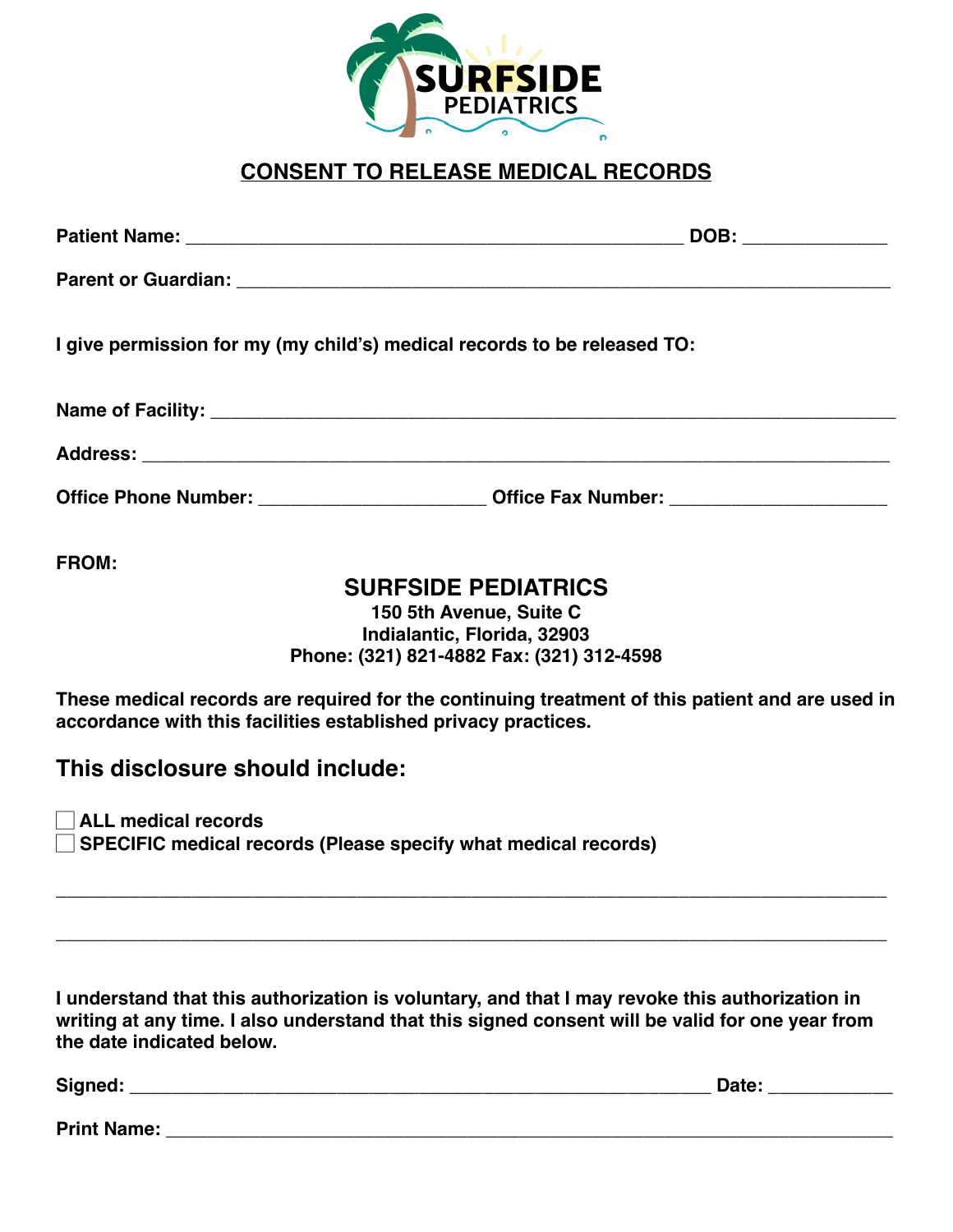

## **PATIENT REGISTRATION**

| Date:                                                                                                                                                                                                                                                                                                                              |                                                                      |                                 |
|------------------------------------------------------------------------------------------------------------------------------------------------------------------------------------------------------------------------------------------------------------------------------------------------------------------------------------|----------------------------------------------------------------------|---------------------------------|
|                                                                                                                                                                                                                                                                                                                                    |                                                                      |                                 |
|                                                                                                                                                                                                                                                                                                                                    |                                                                      |                                 |
| Address: (If P.O. Box, please provide street address also)                                                                                                                                                                                                                                                                         |                                                                      |                                 |
|                                                                                                                                                                                                                                                                                                                                    |                                                                      |                                 |
|                                                                                                                                                                                                                                                                                                                                    |                                                                      |                                 |
|                                                                                                                                                                                                                                                                                                                                    |                                                                      |                                 |
|                                                                                                                                                                                                                                                                                                                                    |                                                                      |                                 |
|                                                                                                                                                                                                                                                                                                                                    |                                                                      |                                 |
| Phone Numbers (Please list in order of preference and who the number belongs to)                                                                                                                                                                                                                                                   |                                                                      |                                 |
| $\begin{pmatrix} 1 & 1 & 1 \ 1 & 1 & 1 \end{pmatrix}$                                                                                                                                                                                                                                                                              |                                                                      | Cell $\Box$ Work $\Box$<br>Home |
| $\left(\begin{array}{cc} 1 & 1 \end{array}\right)$                                                                                                                                                                                                                                                                                 |                                                                      | Cell Vork Home                  |
| $\overline{a}$ and $\overline{a}$ and $\overline{a}$ and $\overline{a}$ and $\overline{a}$ and $\overline{a}$ and $\overline{a}$ and $\overline{a}$ and $\overline{a}$ and $\overline{a}$ and $\overline{a}$ and $\overline{a}$ and $\overline{a}$ and $\overline{a}$ and $\overline{a}$ and $\overline{a}$ and $\overline{a}$ and |                                                                      | $Cell$ Work<br>$\Box$ Home      |
| Race: American Indian/Alaskan Native Asian Aleck/African American                                                                                                                                                                                                                                                                  |                                                                      |                                 |
|                                                                                                                                                                                                                                                                                                                                    | Pacific Islander/Hawaiian Native □ White □ Decline to answer □ Other |                                 |
| Ethnicity: Hispanic/Latino Non Hispanic/Latino $\Box$ Decline to answer                                                                                                                                                                                                                                                            |                                                                      |                                 |
|                                                                                                                                                                                                                                                                                                                                    |                                                                      |                                 |
|                                                                                                                                                                                                                                                                                                                                    | <b>Medical Insurance</b>                                             |                                 |
|                                                                                                                                                                                                                                                                                                                                    |                                                                      |                                 |
| Insurance Member/ID #: ____________________________Group #: ____________________                                                                                                                                                                                                                                                   |                                                                      |                                 |
|                                                                                                                                                                                                                                                                                                                                    |                                                                      |                                 |
|                                                                                                                                                                                                                                                                                                                                    |                                                                      |                                 |
|                                                                                                                                                                                                                                                                                                                                    |                                                                      |                                 |
|                                                                                                                                                                                                                                                                                                                                    |                                                                      |                                 |
|                                                                                                                                                                                                                                                                                                                                    |                                                                      |                                 |
| May we leave a message on your answering machine? $\Box$ YES $\Box$ NO                                                                                                                                                                                                                                                             |                                                                      |                                 |
| Preferred Pharmacy (Include Phone/City/State) __________________________________                                                                                                                                                                                                                                                   |                                                                      |                                 |
| <b>Health Insurance Information:</b>                                                                                                                                                                                                                                                                                               |                                                                      |                                 |

A copy of your insurance card(s) will be scanned to your file. If proper insurance information is not provided on the date of service, you will be responsible for back charges. It is your responsibility to be aware of the medical benefits your insurance provides.

**I understand that I am responsible for any bill I receive from the lab.** 

**Parent/Guardian Signature: \_\_\_\_\_\_\_\_\_\_\_\_\_\_\_\_\_\_\_\_\_\_\_\_\_\_\_\_\_\_\_\_\_\_\_\_\_ Date: \_\_\_\_\_\_\_\_\_\_\_\_\_\_**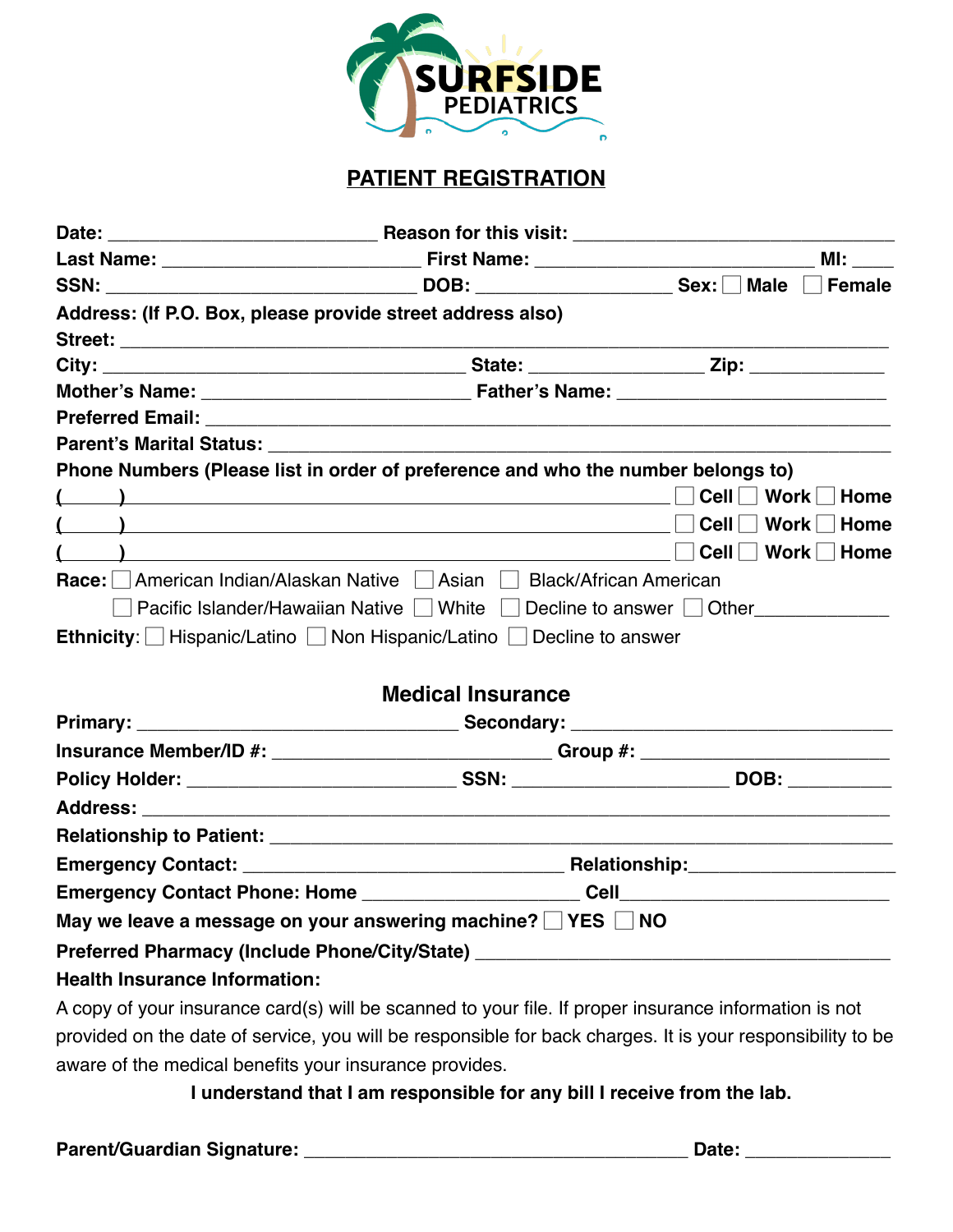

## **PEDIATRIC PATIENT MEDICAL HISTORY FORM**

|                                                                                 | <b>Birth History</b>            |                                                                                                                                                                                                                                      |
|---------------------------------------------------------------------------------|---------------------------------|--------------------------------------------------------------------------------------------------------------------------------------------------------------------------------------------------------------------------------------|
|                                                                                 |                                 |                                                                                                                                                                                                                                      |
| Was the birth $\Box$ Vaginal? $\Box$ Cesarean? $\Box$ Early? $\Box$ Late?       |                                 |                                                                                                                                                                                                                                      |
|                                                                                 |                                 | If birth was early, how many weeks early? _______________ If Cesarean, why? ________________________                                                                                                                                 |
| Did mother have any illnesses/problems with her pregnancy? $\Box$ Yes $\Box$ No |                                 |                                                                                                                                                                                                                                      |
|                                                                                 |                                 | If yes, please explain: <u>the contract of the contract of the contract of the contract of the contract of the contract of the contract of the contract of the contract of the contract of the contract of the contract of the c</u> |
| Did baby have any problems right after birth? $\Box$ Yes $\Box$ No              |                                 |                                                                                                                                                                                                                                      |
|                                                                                 |                                 |                                                                                                                                                                                                                                      |
|                                                                                 |                                 | Before mother knew she was pregnant or at any time during her pregnancy did she:                                                                                                                                                     |
|                                                                                 |                                 | □ Smoke Cigarettes (Amount?) ___________ □ Drink Alcohol (Amount?) ____________                                                                                                                                                      |
|                                                                                 |                                 | □ Use "Street" Drugs (Type?) ____________ □ Use Prescription Drugs (Type?) _________                                                                                                                                                 |
|                                                                                 |                                 |                                                                                                                                                                                                                                      |
|                                                                                 | <b>Current and Past History</b> |                                                                                                                                                                                                                                      |
|                                                                                 |                                 |                                                                                                                                                                                                                                      |
| Does your child have any serious or chronic illnesses? Signs & No               |                                 |                                                                                                                                                                                                                                      |
|                                                                                 |                                 |                                                                                                                                                                                                                                      |
| Has your child had any serious injuries or accidents? $\Box$ Yes $\Box$ No      |                                 |                                                                                                                                                                                                                                      |
|                                                                                 |                                 |                                                                                                                                                                                                                                      |
| Has your child had any surgeries? $\Box$ Yes $\Box$ No                          |                                 | <u> 1989 - Johann Stein, marwolaethau a bhann an t-Amhair ann an t-Amhair an t-Amhair an t-Amhair an t-Amhair an</u>                                                                                                                 |
|                                                                                 |                                 |                                                                                                                                                                                                                                      |
|                                                                                 |                                 |                                                                                                                                                                                                                                      |
| Has your child ever been hospitalized? $\Box$ Yes $\Box$                        | No                              |                                                                                                                                                                                                                                      |
|                                                                                 |                                 |                                                                                                                                                                                                                                      |
| Has your child ever reacted to immunizations? $\Box$ Yes                        |                                 | <b>No</b>                                                                                                                                                                                                                            |
|                                                                                 |                                 |                                                                                                                                                                                                                                      |
|                                                                                 |                                 |                                                                                                                                                                                                                                      |
| Is your child up to date on immunizations? $\Box$ Yes                           |                                 | <b>No</b>                                                                                                                                                                                                                            |
|                                                                                 |                                 |                                                                                                                                                                                                                                      |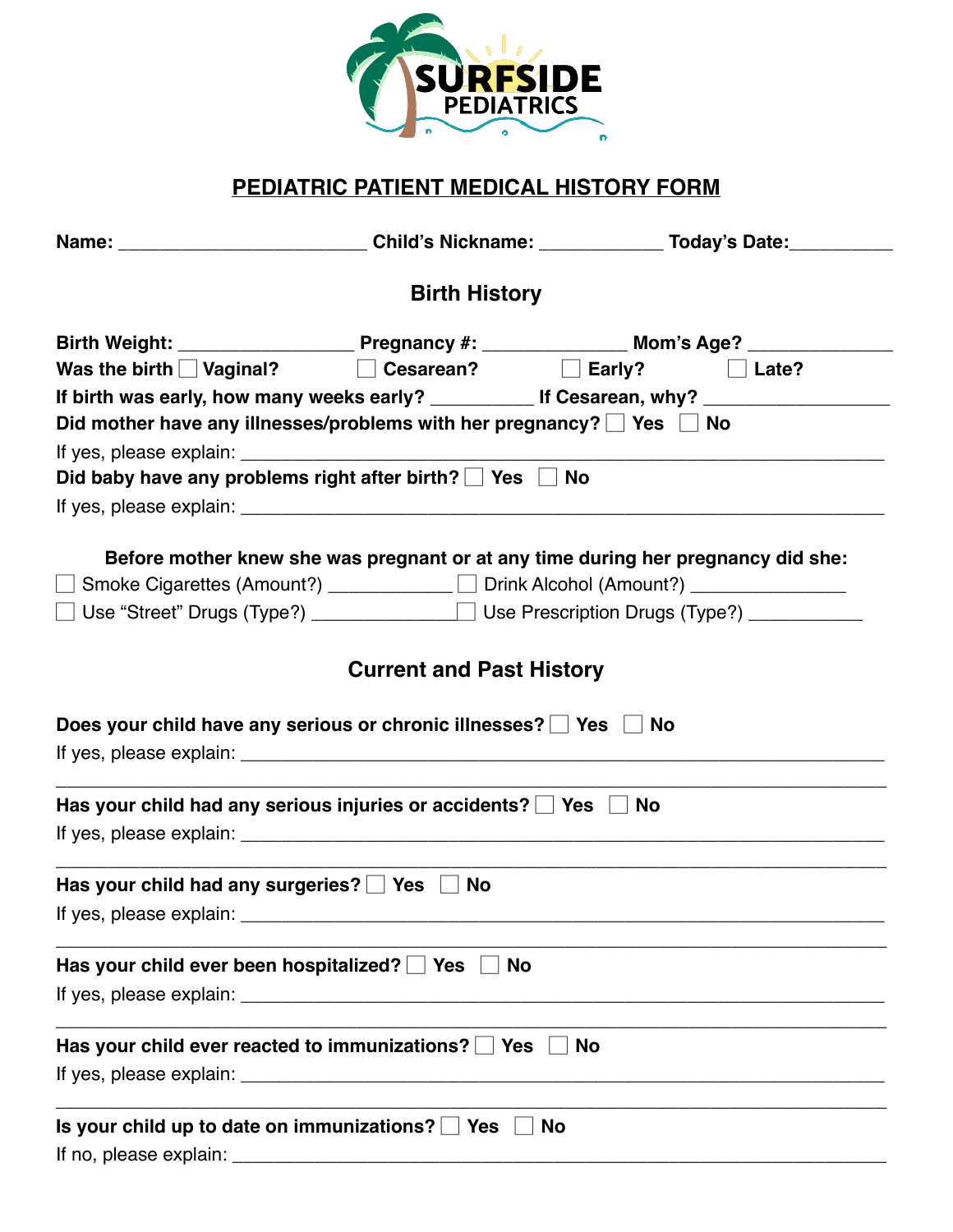

| <b>Patient Name:</b> | Date of Birth: |
|----------------------|----------------|
|                      |                |

# **Social History**

## **Household Information (Please list all those living in the child's home)**

| <b>Name</b>                                                 | <b>Relationship to Child</b>                                                                        | <b>DOB</b> |
|-------------------------------------------------------------|-----------------------------------------------------------------------------------------------------|------------|
|                                                             |                                                                                                     |            |
|                                                             |                                                                                                     |            |
|                                                             |                                                                                                     |            |
|                                                             |                                                                                                     |            |
|                                                             | Are there siblings not listed above? If so, please list their full names, ages, and where they live |            |
|                                                             |                                                                                                     |            |
|                                                             |                                                                                                     |            |
| Smokers in household?   Yes                                 | <b>No</b>                                                                                           |            |
|                                                             | Is your child enrolled in daycare or school? Ves No Please list: _______________                    |            |
|                                                             | Does your child participate in regular exercise? PYes PNo Please list: production-                  |            |
| Does your child drink caffeine?                             | No Amount:<br>$\vert$ Yes                                                                           |            |
| Is there a swimming pool at home?                           | <b>No</b> If yes, is it secured? $\Box$ Yes $\Box$ No<br><b>Yes</b>                                 |            |
| Are guns kept in the home?                                  | <b>No</b> If yes, are they secured? $\Box$ Yes<br><b>Yes</b>                                        | ∣ No       |
| Are there any pets in the home?                             | <b>Yes</b><br><b>No</b>                                                                             |            |
| If yes, please list the type: ______                        |                                                                                                     |            |
| Are there smoke detectors at home?                          | <b>No</b><br><b>Yes</b>                                                                             |            |
| Are there fire extinguishers at home? $\Box$ Yes            | <b>No</b>                                                                                           |            |
| Are there carbon monoxide detectors at home? $\Box$ Yes     | <b>No</b>                                                                                           |            |
| Does the patient use seatbelts/car safety seats? $\Box$ Yes | <b>No</b>                                                                                           |            |
|                                                             | Does the patient use a safety helmet for riding a bike, scooter, skateboard, and roller skates/     |            |
| blades? $\vert$ Yes $\vert$ No                              |                                                                                                     |            |
|                                                             | Are there any issues/stresses for the family that we should be aware of? $\Box$ Yes                 | <b>No</b>  |
| If yes, please list:                                        |                                                                                                     |            |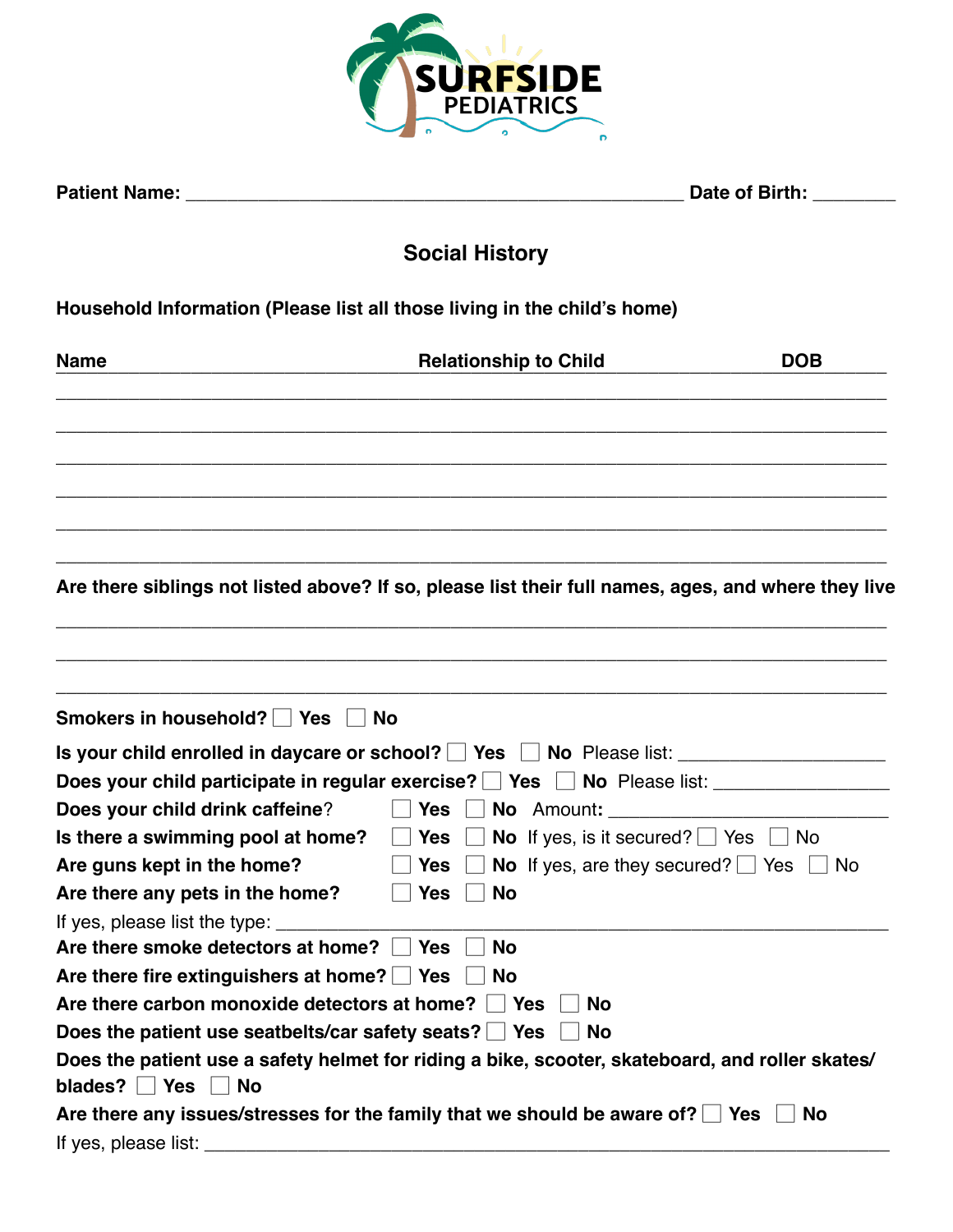![](_page_5_Picture_0.jpeg)

**Patient Name: \_\_\_\_\_\_\_\_\_\_\_\_\_\_\_\_\_\_\_\_\_\_\_\_\_\_\_\_\_\_\_\_\_\_\_\_\_\_\_\_\_\_\_\_\_\_\_\_ Date of Birth: \_\_\_\_\_\_\_\_**

# **Family Medical History**

**Have any family members (Parents, Siblings, Grandparents, Aunts/ Uncles) had the following:**

| <b>Alcohol/Drug Abuse</b>    | <b>Yes</b> |  |
|------------------------------|------------|--|
| <b>Allergies</b>             | <b>Yes</b> |  |
| <b>Asthma</b>                | <b>Yes</b> |  |
| <b>Birth Defects</b>         | <b>Yes</b> |  |
| <b>Blood Disorders</b>       | <b>Yes</b> |  |
| <b>Bone Disorders</b>        | <b>Yes</b> |  |
| <b>Cancer</b>                | <b>Yes</b> |  |
| <b>Diabetes</b>              | <b>Yes</b> |  |
| <b>Endocrine Disease</b>     | <b>Yes</b> |  |
| Ear/Nose/Throat Disorders    | Yes        |  |
| <b>Eye Disorders</b>         | <b>Yes</b> |  |
| Gastrointestinal Disorders   | Yes        |  |
| <b>Heart Disease</b>         | <b>Yes</b> |  |
| <b>High Blood Pressure</b>   | <b>Yes</b> |  |
| <b>High Cholesterol</b>      | <b>Yes</b> |  |
| <b>Immune Disorders</b>      | <b>Yes</b> |  |
| <b>Joint Problems</b>        | <b>Yes</b> |  |
| <b>Kidney Disease</b>        | <b>Yes</b> |  |
| <b>Liver Disease</b>         | <b>Yes</b> |  |
| <b>Lung Disease</b>          | <b>Yes</b> |  |
| <b>Migraine Headaches</b>    | <b>Yes</b> |  |
| <b>Metabolic Disorders</b>   | <b>Yes</b> |  |
| <b>Obesity</b>               | <b>Yes</b> |  |
| <b>Seizure Disorders</b>     | <b>Yes</b> |  |
| <b>Skin Disorders</b>        | <b>Yes</b> |  |
| <b>Stroke History</b>        | <b>Yes</b> |  |
| <b>Thyroid Disorders</b>     | <b>Yes</b> |  |
| <b>Mental Health History</b> | <b>Yes</b> |  |
| <b>Other Medical History</b> | <b>Yes</b> |  |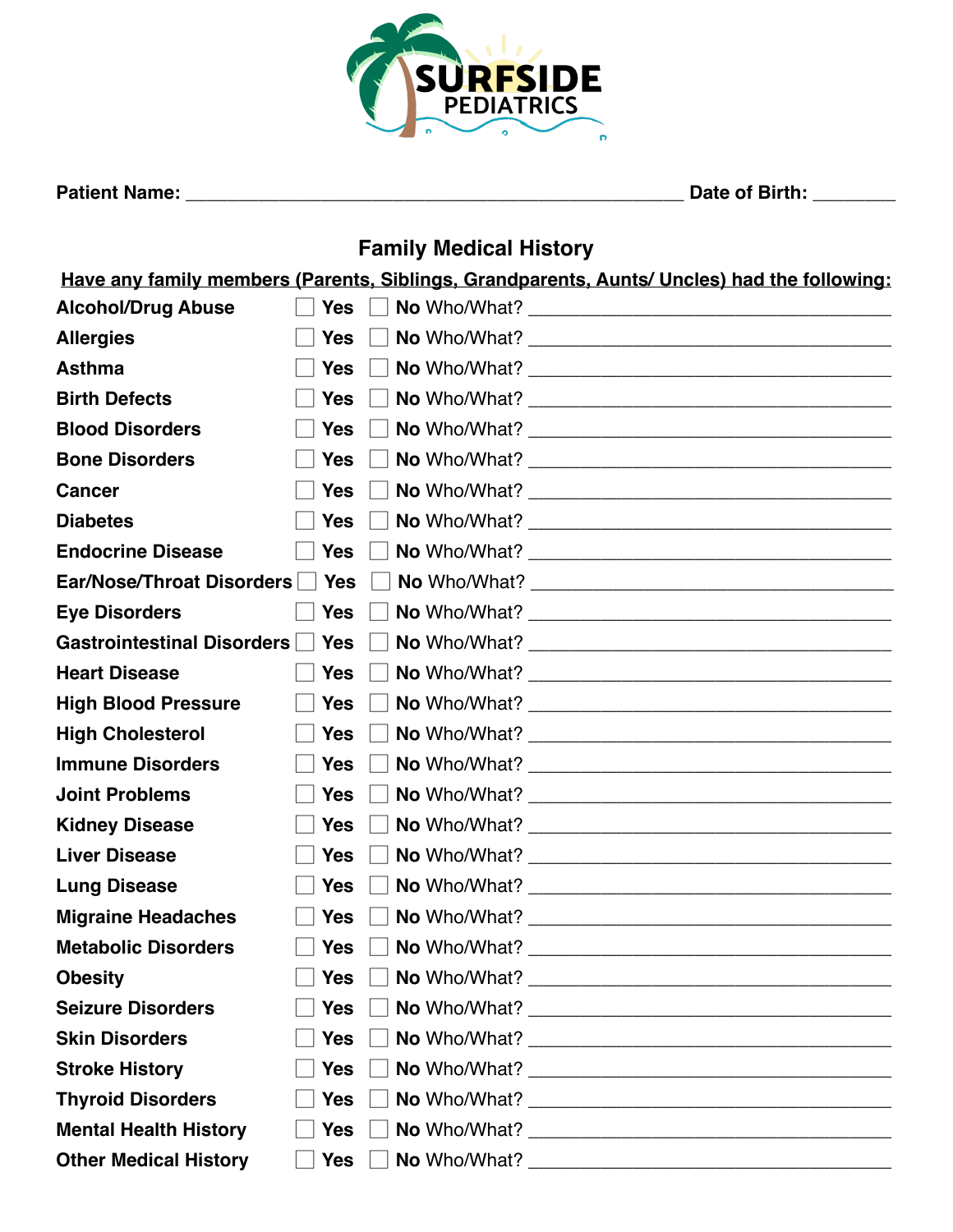![](_page_6_Picture_0.jpeg)

## **CONSENT FOR RELEASE OF INFORMATION**

| I give permission for my (my child's) medical records to be released FROM:                                                                                            |                                                                                                                                   |
|-----------------------------------------------------------------------------------------------------------------------------------------------------------------------|-----------------------------------------------------------------------------------------------------------------------------------|
|                                                                                                                                                                       |                                                                                                                                   |
|                                                                                                                                                                       |                                                                                                                                   |
|                                                                                                                                                                       | Office Phone Number: __________________________Office Fax Number: _______________                                                 |
| TO:                                                                                                                                                                   | <b>SURFSIDE PEDIATRICS</b><br>150 5th Avenue, Suite C<br>Indialantic, Florida, 32903<br>Phone: (321) 821-4882 Fax: (321) 312-4598 |
| These medical records are required for the continuing treatment of this patient and will be<br>used in accordance with this facilities established privacy practices. |                                                                                                                                   |
| This disclosure should include:                                                                                                                                       |                                                                                                                                   |
| $\vert$ $\vert$ ALL medical records<br>SPECIFIC medical records (Please specify what medical records)                                                                 |                                                                                                                                   |
|                                                                                                                                                                       |                                                                                                                                   |

**I understand that this authorization is voluntary, and that I may revoke this authorization in writing at any time. I also understand that this signed consent will be valid for one year from the date indicated below.** 

**Signed: \_\_\_\_\_\_\_\_\_\_\_\_\_\_\_\_\_\_\_\_\_\_\_\_\_\_\_\_\_\_\_\_\_\_\_\_\_\_\_\_\_\_\_\_\_\_\_\_\_\_\_\_\_\_\_\_ Date: \_\_\_\_\_\_\_\_\_\_\_\_**

**Print Name: \_\_\_\_\_\_\_\_\_\_\_\_\_\_\_\_\_\_\_\_\_\_\_\_\_\_\_\_\_\_\_\_\_\_\_\_\_\_\_\_\_\_\_\_\_\_\_\_\_\_\_\_\_\_\_\_\_\_\_\_\_\_\_\_\_\_\_\_\_\_**